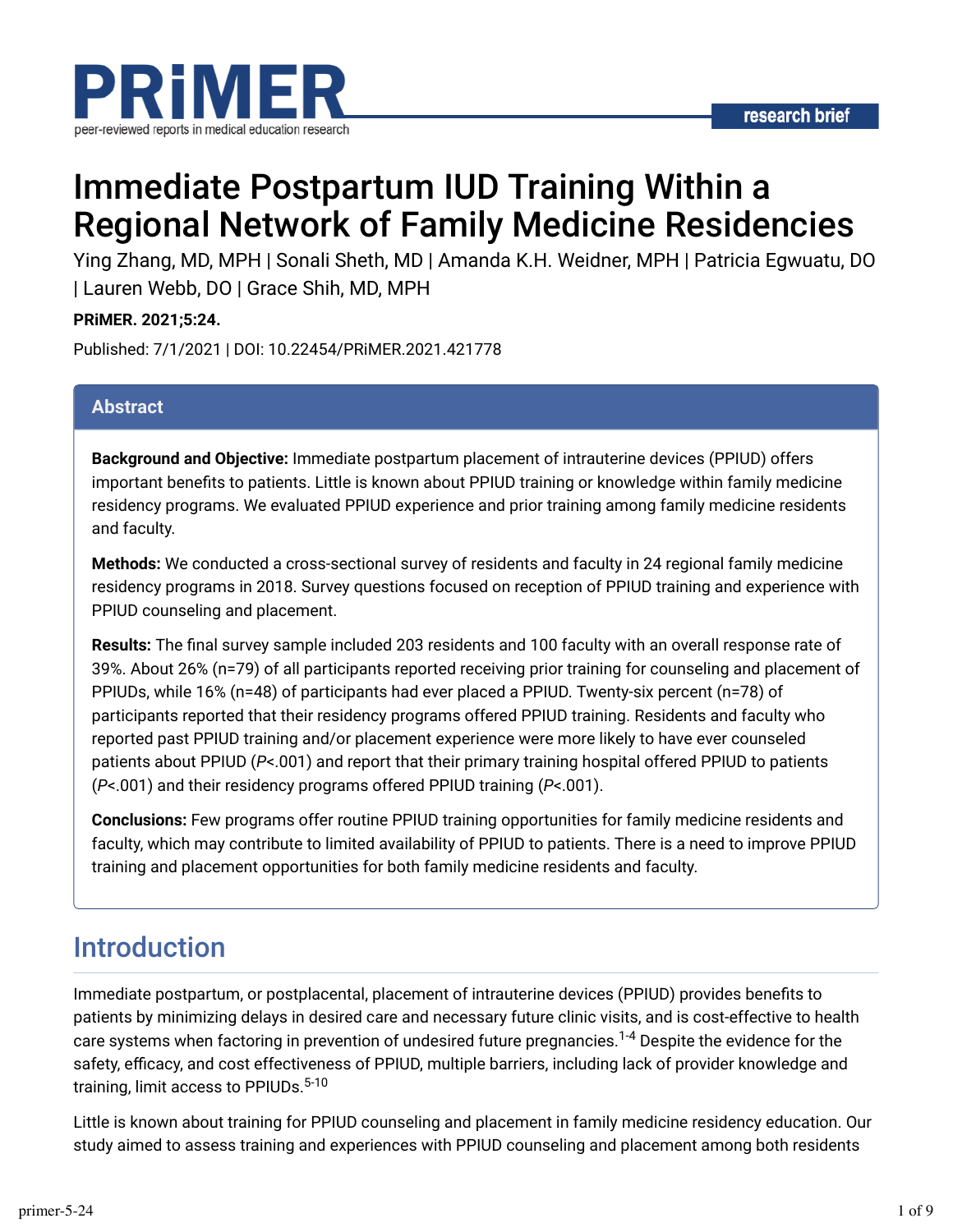and faculty in family medicine residency programs, and to explore individual and program-specific factors that impact this training for each group.

## **Methods**

In January 2018 through April 2018, we conducted an electronic cross-sectional survey of residents and faculty in 24 civilian allopathic family medicine residency programs (N=811; 252 faculty and 559 residents) across the Washington, Wyoming, Alaska, Montana, Idaho (WWAMI) region, using contact information from a collaborative network of these programs, the University of Washington (UW) Family Medicine Residency Network (FMRN). Participants were asked to answer a series of questions regarding training and experience with PPIUD counseling and placement; we collected, stored, and managed data via REDCap (Research Electronic Data Capture).<sup>11</sup>

We collected demographic data including participants' gender, age, years of postresidency practice (for faculty) or year in residency (for residents), and current obstetrical (OB) practice (for faculty) and future OB practice intentions (for residents). In addition, participants self-reported whether their primary training hospitals offered PPIUD to patients. The FMRN provided information regarding whether residency programs offered OB fellowship training. Outcomes of interest included whether participants ever counseled patients about PPIUD, received training in PPIUD placement, had ever placed a PPIUD and the total number of PPIUDs placed.

We used descriptive statistics to evaluate sample characteristics. We used the  $\rm c^2$  test to evaluate factors associated with receipt of PPIUD training and experience with PPIUD placement as well as to assess differences in comfort with PPIUD knowledge and placement among faculty and residents who had or had not ever received training. We analyzed using SPSS software version 19.0.0 (IBM Corp, Armonk NY). The UW Institutional Review Board reviewed this study and deemed it exempt (category 2 for educational research).

## **Results**

The overall response rate was 39% (316/811). After excluding those who did not respond to any questions  $(n=2)$  and faculty who did not supervise any obsterical care  $(n=11)$ , the final sample included 303 respondents: 203 residents and 100 faculty. We received responses from residents and faculty from each residency program surveyed. The response rate by program ranged from 14% to 57% with a median and mean of 37% for all programs. Participant and program characteristics are described in Table 1. The majority of participants (62%) were affiliated with Washington-based residency programs, which was reflective of the proportion of overall surveys sent to Washington-based programs (60%). Notably, 20% of all participants were from programs with OB fellowship training available. Additionally, the majority (57%) of all participants responded that their primary training hospitals did not provide PPIUD to patients.

About 36% (n=73) of residents and 43% (n=43) of faculty reported ever having counseled a patient about PPIUD. More faculty than residents reported ever having received training for PPIUD placement (36% vs 21%) and ever having placed a PPIUD (27% vs 10%; Table 2). The majority of resident (n=158, 78%) and faculty (n=60, 60%) participants were either interested or very interested in receiving training in PPIUD counseling and placement regardless of prior training.

Individual- and program-specific characteristics for residents and faculty with receipt of PPIUD training or PPIUD placement experience included the primary training hospital offering PPIUD to patients, the residency program offering PPIUD training, and having ever counseled patients about PPIUD (all *P*<.001; Tables 3 and 4). Experience with placing PPIUDs was significantly associated with having received PPIUD training (P<.001). No significant associations were found between age, gender, years in practice/residency year, and inpatient or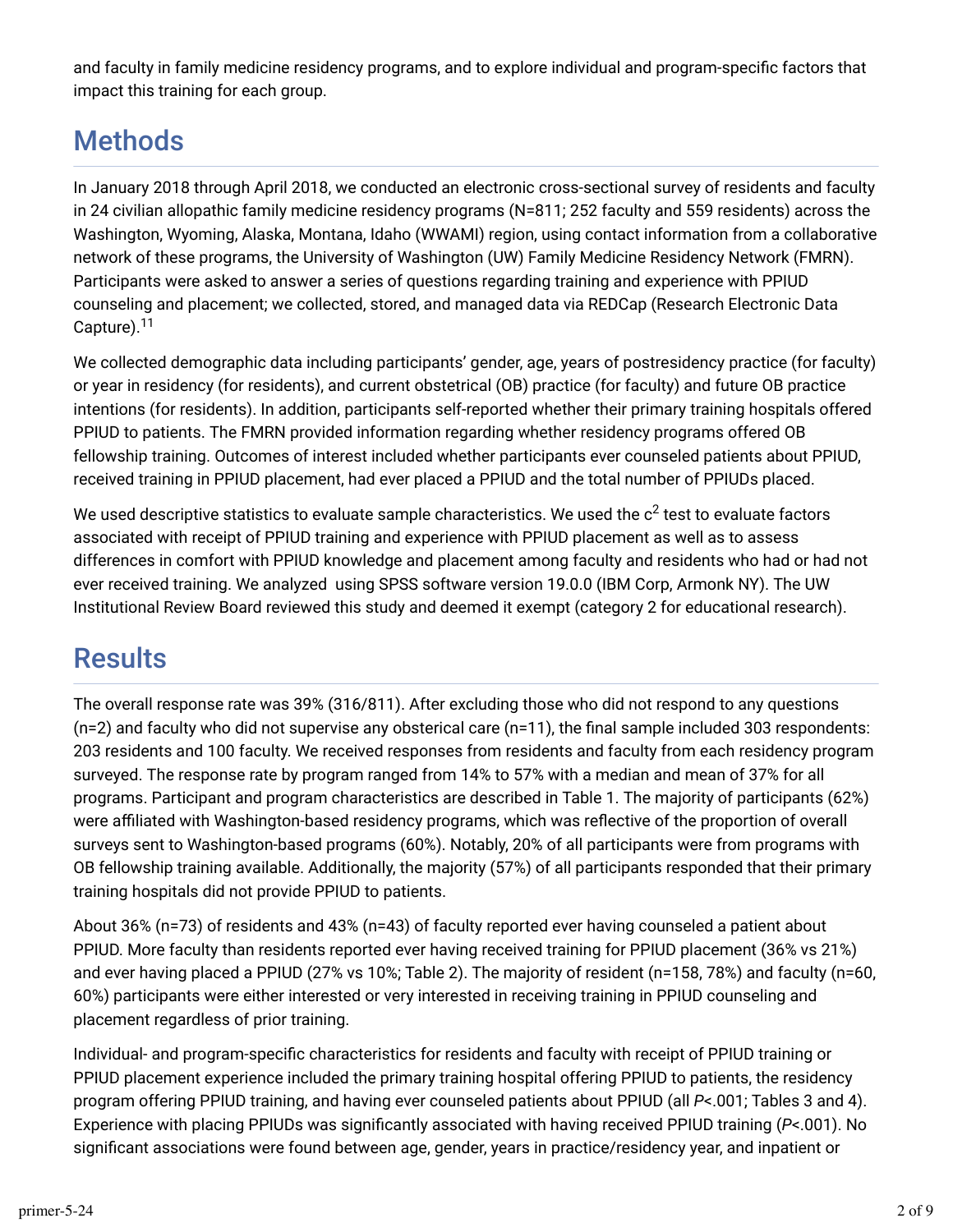outpatient OB practice/intention to practice OB and PPIUD training and placement experience.

## **Conclusions**

In our study, the first to include family medicine residents in assessing training and experience with PPIUD counseling and placement, the majority of respondents reported no previous training nor hands-on experience with counseling patients for and placing PPIUDs. A higher percentage of faculty respondents compared with resident respondents reported prior PPIUD training and placement experience, which may be due to the longer time faculty respondents have been in clinical practice. A previous survey of attending-level educators (eg, obstetricians, family physicians, and midwives) revealed that the most common reason for never placing a PPIUD was inadequate training.<sup>6</sup> Our results for faculty respondents are similar to other studies of attending level family physicians and midwives showing an overall low level of PPIUD training and placement experience.<sup>6,9,11</sup> These findings reveal an important opportunity to improve contraceptive education and training among family medicine residents and faculty and to expand postpartum contraceptive options among patients.

Survey participants who received prior PPIUD training were more likely to have experience with counseling patients for and placing PPIUDs. Additionally, residency programs offering PPIUD training and participants' training hospitals offering PPIUD placement to patients were factors significantly associated with both residents and faculty having received training and placing PPIUDs. Up to 40% of women who desire long-acting reversible contraception in the postpartum period do not receive it, commonly because of early repeat pregnancy or missing postpartum follow-up visits.<sup>12</sup> Thus, integrating PPIUD training into family medicine residency didactics and clinical training while also advocating for hospital policy changes, such as widespread reimbursement of PPIUD devices and services in the immediate postpartum setting, $^{13}$  may be strategies for increasing access to this care.

Limitations of our study include generalizability of our findings to all family medicine residents and faculty in the United States. or internationally. In addition, our response rate of 39% was lower than expected, but was similar to or higher than other electronic surveys of physicians and clinicians on this topic.<sup>6,11</sup> We did not have information on our nonresponders, and thus are unable to evaluate the effects of other potential factors, such as the availability of maternity care training or contraceptive training, on the outcomes of PPIUD training and practice. We also did not have specific information about where faculty respondents may have received prior PPIUD training. Our results show that faculty respondents were younger and more likely to be female than the general family physician population per the American Academy of Family Physicians member census data. 14

Our study demonstrates a need to improve PPIUD training and placement opportunities for family medicine residents and faculty within WWAMI. It is important for family medicine residency training programs nationwide to incorporate PPIUD training so that residents who continue obstetrical practice may utilize these skills after graduation and so that all residents and faculty, regardless of intention to practice obstetrics, are comfortable with delivering counseling and patient education for PPIUDs.

## Tables and Figures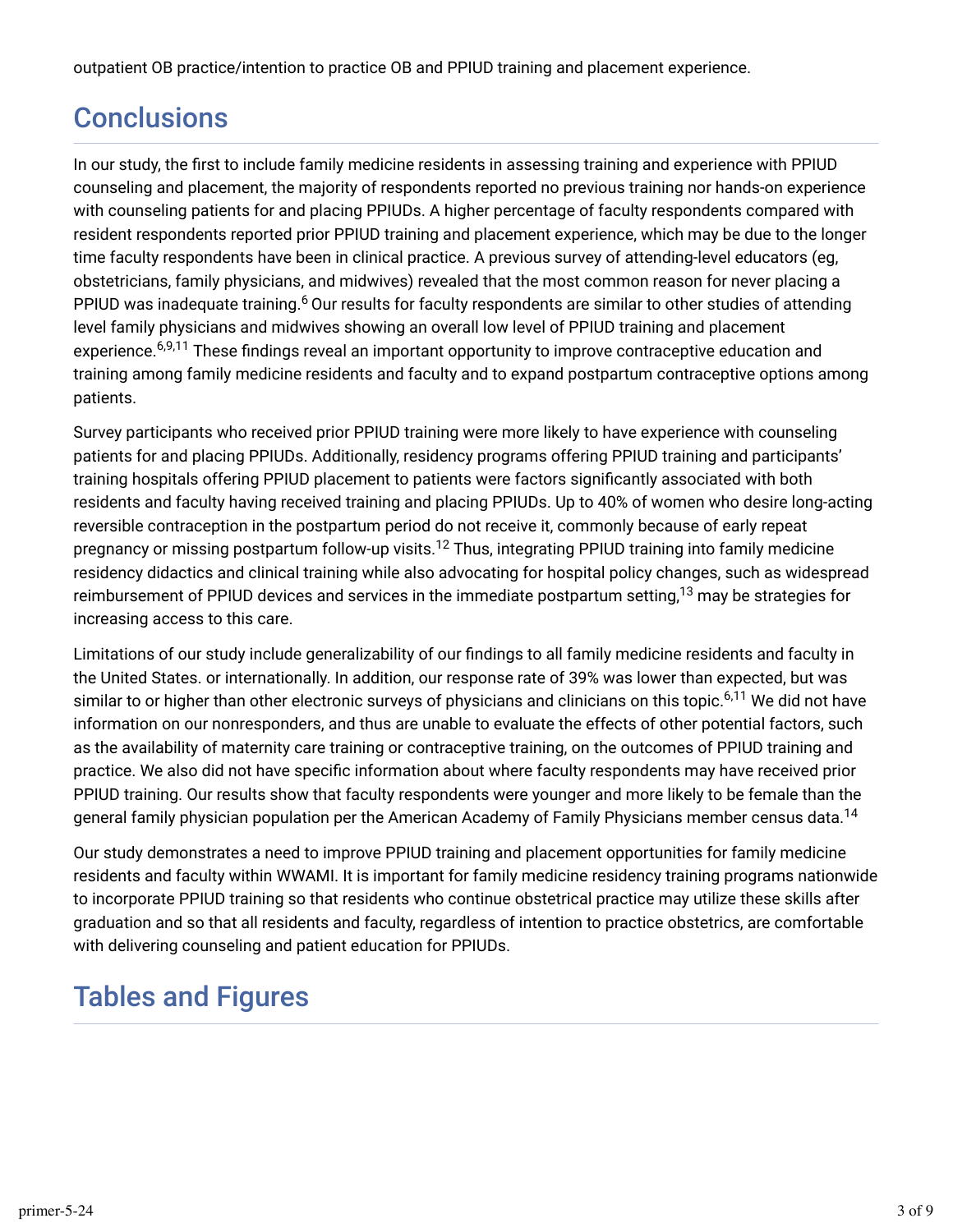|                             | <b>Residents</b><br>$n = 203$<br>$n$ (%) | <b>Faculty</b><br>$n=100$<br>n (%) | <b>All Participants</b><br>$N = 303$<br>N(% ) |  |  |  |
|-----------------------------|------------------------------------------|------------------------------------|-----------------------------------------------|--|--|--|
|                             | <b>Participant Characteristics</b>       |                                    |                                               |  |  |  |
|                             | Gender                                   |                                    |                                               |  |  |  |
| Male                        | 69 (34)                                  | 51(51)                             | 120 (40)                                      |  |  |  |
| Female                      | 133 (66)                                 | 49 (49)                            | 182 (60)                                      |  |  |  |
| Other/prefer not to answer  | 1(1)                                     | 0(0)                               | 1(0)                                          |  |  |  |
| Age (Years)                 |                                          |                                    |                                               |  |  |  |
| 20-30                       | 123 (61)                                 | 3(3)                               | 126 (42)                                      |  |  |  |
| $31 - 40$                   | 76 (37)                                  | 38 (38)                            | 114 (38)                                      |  |  |  |
| 41-50                       | 4(2)                                     | 21(21)                             | 25(8)                                         |  |  |  |
| >50                         | 0(0)                                     | 38 (38)                            | 38 (13)                                       |  |  |  |
|                             | <b>Postresidency Years in Practice</b>   |                                    |                                               |  |  |  |
| $5$                         | N/A                                      | 21(21)                             | N/A                                           |  |  |  |
| $5 - 10$                    | N/A                                      | 23 (23)                            | N/A                                           |  |  |  |
| $>10$                       | N/A                                      | 56 (56)                            | N/A                                           |  |  |  |
| <b>Residency Year</b>       |                                          |                                    |                                               |  |  |  |
| R <sub>1</sub>              | 68 (34)                                  | N/A                                | N/A                                           |  |  |  |
| R <sub>2</sub>              | 74 (37)                                  | N/A                                | N/A                                           |  |  |  |
| R <sub>3</sub>              | 61 (30)                                  | N/A                                | N/A                                           |  |  |  |
| Provide Inpatient OB Care*  | <b>Intend to Provide</b>                 | <b>Currently Provide</b>           |                                               |  |  |  |
| Yes                         | 98 (48)                                  | 87 (87)                            | N/A                                           |  |  |  |
| No                          | 55 (27)                                  | 13(13)                             | N/A                                           |  |  |  |
| Don't know                  | 50 (25)                                  | N/A                                | N/A                                           |  |  |  |
| Provide Outpatient OB Care* | <b>Intend to Provide</b>                 | <b>Currently Provide</b>           |                                               |  |  |  |
| Yes                         | 155 (76)                                 | 98 (98)                            | N/A                                           |  |  |  |
| <b>No</b>                   | 23(11)                                   | 2(2)                               | N/A                                           |  |  |  |
| Don't know                  | 25 (12)                                  | N/A                                | N/A                                           |  |  |  |

#### Table 1: Characteristics of Participants and Participants' Residency Programs

(continued on next page)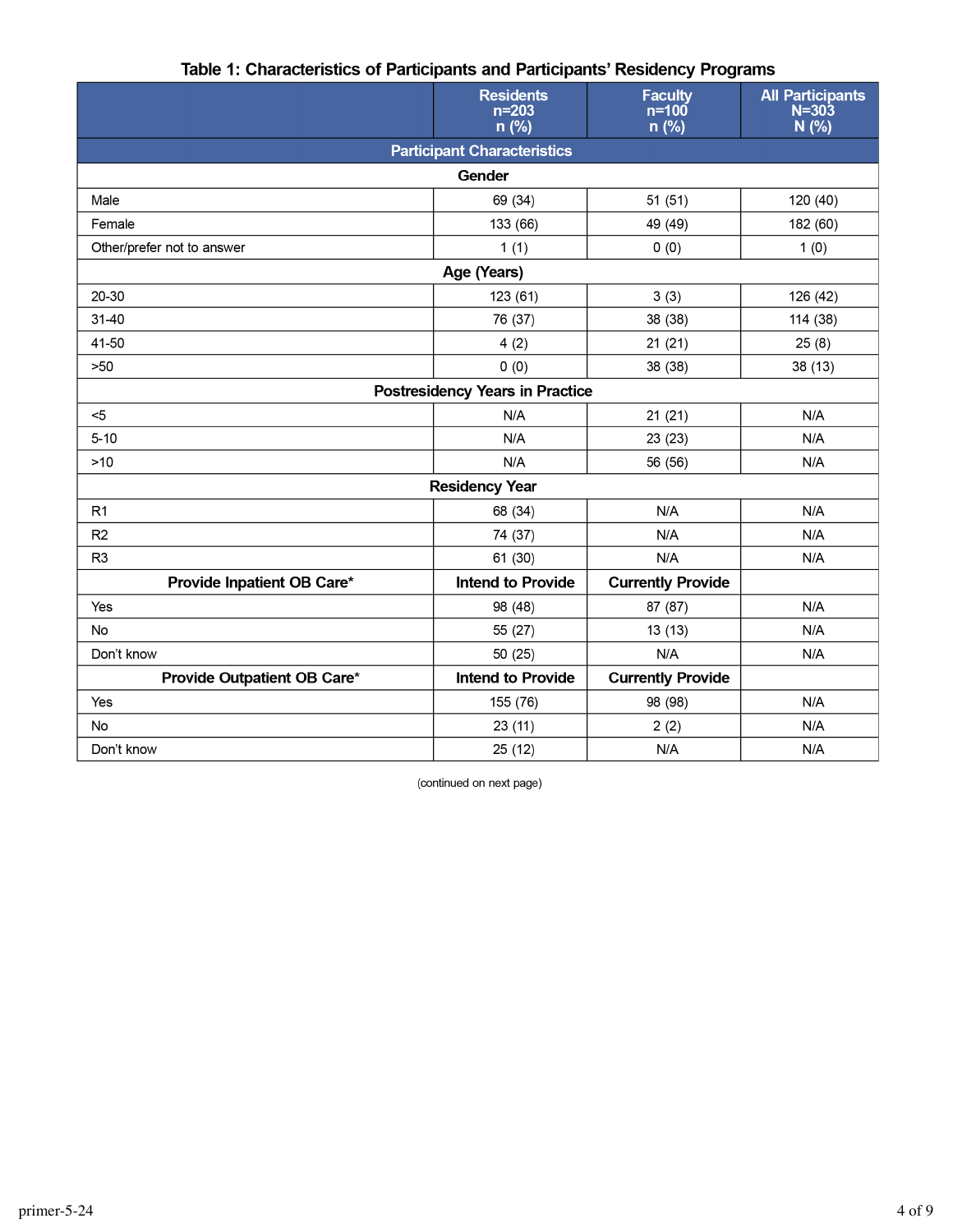#### **Table 1: Continued**

|                                                                             | <b>Residents</b><br>$n = 203$<br>$n$ (%)          | <b>Faculty</b><br>$n=100$<br>$n$ (%) | <b>All Participants</b><br>$N = 303$<br>N(% ) |  |
|-----------------------------------------------------------------------------|---------------------------------------------------|--------------------------------------|-----------------------------------------------|--|
|                                                                             | <b>Participant Characteristics</b>                |                                      |                                               |  |
| <b>Program Location by State</b>                                            |                                                   |                                      |                                               |  |
| <b>WA</b>                                                                   | 127 (63)                                          | 62 (62)                              | 189 (62)                                      |  |
| WY                                                                          | 8(4)                                              | 5(5)                                 | 13(4)                                         |  |
| AK                                                                          | 12(6)                                             | 7(7)                                 | 19(6)                                         |  |
| MT                                                                          | 27(13)                                            | 10(10)                               | 37 (12)                                       |  |
| ID                                                                          | 29 (14)                                           | 16 (16)                              | 45 (15)                                       |  |
| <b>Program Characteristics</b>                                              |                                                   |                                      |                                               |  |
|                                                                             | OB Fellowship Available (Classified by Authors**) |                                      |                                               |  |
| Yes                                                                         | 44 (22)                                           | 18 (18)                              | 62 (20)                                       |  |
| No                                                                          | 159 (78)                                          | 82 (82)                              | 241 (80)                                      |  |
| Residency Program Offers Training in PPIUD Placement (Participant Reported) |                                                   |                                      |                                               |  |
| Yes                                                                         | 48 (24)                                           | 30(30)                               | 78 (26)                                       |  |
| No                                                                          | 120 (59)                                          | 58 (58)                              | 178 (59)                                      |  |
| Don't know                                                                  | 35(17)                                            | 12 (12)                              | 47 (16)                                       |  |
| Hospital Offers PPIUD to Patients (Participant Reported)                    |                                                   |                                      |                                               |  |
| Yes                                                                         | 68 (34)                                           | 30(30)                               | 98 (32)                                       |  |
| No                                                                          | 113 (56)                                          | 61(61)                               | 174 (57)                                      |  |
| Don't know                                                                  | 22(11)                                            | 9(9)                                 | 31(10)                                        |  |

Abbreviation: PPIUD, postpartum placement of intrauterine devices.<br>\*Based on Accreditation Council for Graduate Medical Education requirements for training in family medicine, 100% of residents taking the survey were assum

#### Table 2: Training and Experience With PPIUD Placement and Counseling

| <b>Training and Experience</b>             | <b>Residents</b><br>$n = 203$ | <b>Faculty</b><br>$n = 100$ | <b>All Participants</b><br>$N = 303$ | P      |
|--------------------------------------------|-------------------------------|-----------------------------|--------------------------------------|--------|
|                                            | $n$ (%)                       | $n$ (%)                     | N(%)                                 |        |
| Ever counseled patients about PPIUD        | 73 (36)                       | 43 (43)                     | 116 (39)                             | .236   |
| Ever received training for PPIUD placement | 43 (21)                       | 36 (36)                     | 79 (26)                              | .006   |
| Total Number of PPIUD placed*              |                               |                             |                                      | < .001 |
| 0                                          | 179 (88)                      | 72 (72)                     | 251 (83)                             |        |
| $1 - 5$                                    | 19 (9)                        | 20 (20)                     | 39(13)                               |        |
| 6 or more                                  | 2(1)                          | 7(7)                        | 9(3)                                 |        |

Abbreviation: PPIUD, postpartum placement of intrauterine devices.<br>\* Does not sum to 100% due to missing responses.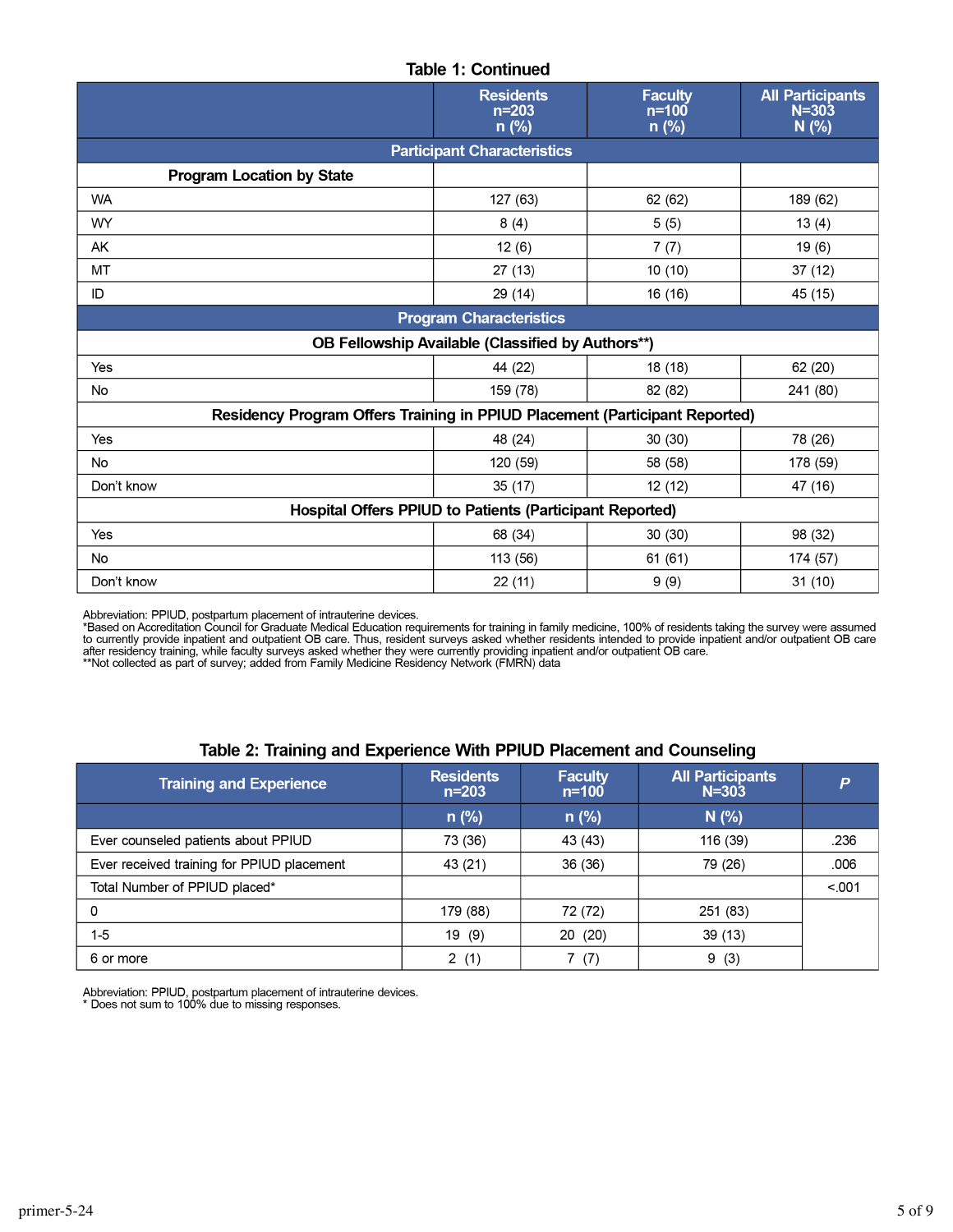# Table 3: Individual and Program-Specific Characteristics of Family Medicine Residents Who Have<br>Received Immediate PPIUD Training and Those Who Have Ever Placed an Immediate PPIUD

|                                                         | <b>Received PPIUD</b><br><b>Training</b><br>$N=43$ | $\boldsymbol{P}$ | <b>Ever Placed</b><br><b>PPIUD</b><br>$N=21$ | $\overline{P}$ |
|---------------------------------------------------------|----------------------------------------------------|------------------|----------------------------------------------|----------------|
|                                                         | N (%)                                              |                  | N(%)                                         |                |
| Hospital Offers PPIUD to Patients (Respondent Reported) |                                                    |                  |                                              |                |
| Yes                                                     | 25 (58)                                            |                  | 13 (62)                                      | .009           |
| No                                                      | 17(40)                                             | < 001            | 8(38)                                        |                |
| Don't know                                              | 1(2)                                               |                  | 0(0)                                         |                |
| Residency Program Offers Training in PPIUD Placement    |                                                    |                  |                                              |                |
| Yes                                                     | 25 (58)                                            | < 0.01           | 11 (52)                                      | .003           |
| <b>No</b>                                               | 16 (37)                                            |                  | 9(43)                                        |                |
| Don't know or missing                                   | 2(5)                                               |                  | 1(5)                                         |                |
|                                                         | <b>Ever Counseled About PPIUD</b>                  |                  |                                              |                |
| Yes                                                     | 29 (67)                                            |                  | 17 (81)                                      | < 0.01         |
| <b>No</b>                                               | 12(28)                                             | < .001           | 2(10)                                        |                |
| Missing                                                 | 2(5)                                               |                  | 2(10)                                        |                |
|                                                         | <b>Ever Placed a PPIUD</b>                         |                  |                                              |                |
| Yes                                                     | 18 (42)                                            |                  | N/A                                          | N/A            |
| <b>No</b>                                               | 23(53)                                             | < 001            | N/A                                          |                |
| Missing                                                 | 2(5)                                               |                  | N/A                                          |                |
|                                                         | <b>Ever rReceived Training for PPIUD Placement</b> |                  |                                              |                |
| Yes                                                     | N/A                                                |                  | 18 (86)                                      | < 001          |
| No                                                      | N/A                                                | N/A              | 3(14)                                        |                |
| <b>Residency Program Has OB Fellowship</b>              |                                                    |                  |                                              |                |
| Yes                                                     | 7(16)                                              | .333             | 3(14)                                        | .385           |
| No                                                      | 36 (84)                                            |                  | 18 (86)                                      |                |

Abbreviation: PPIUD, postpartum placement of intrauterine devices.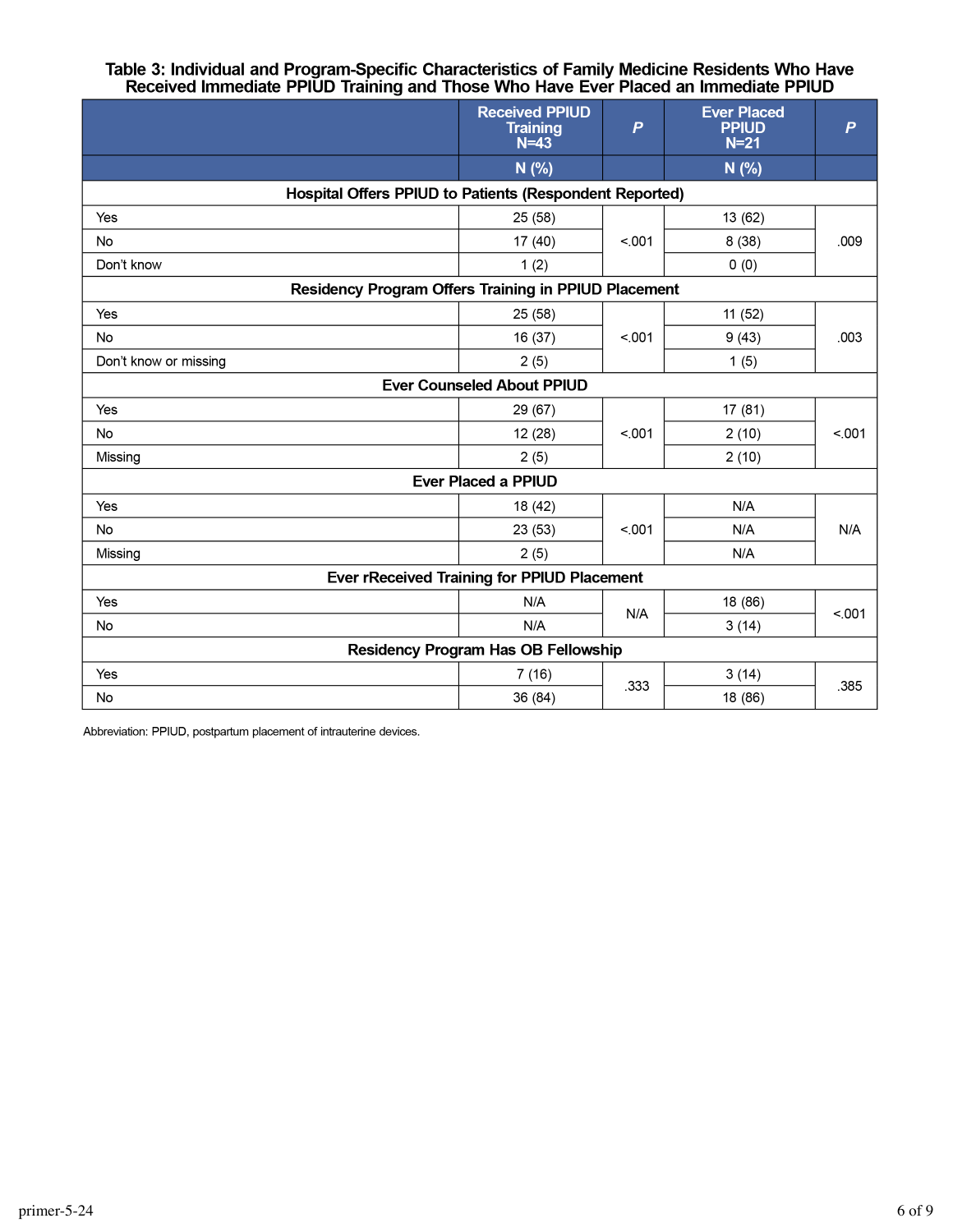# Table 4: Individual and Program-Specific Characteristics of Family Medicine Faculty Who Have<br>Received Immediate PPIUD Training and Those Who Have Ever Placed an Immediate PPIUD

|                                                         | <b>Received PPIUD</b><br><b>Training</b><br>$N = 36$ | $\overline{P}$ | <b>Ever Placed</b><br><b>PPIUD</b><br>$N=27$ | $\overline{P}$ |
|---------------------------------------------------------|------------------------------------------------------|----------------|----------------------------------------------|----------------|
|                                                         | N(% )                                                |                | N(% )                                        |                |
| Hospital Offers PPIUD to Patients (Respondent Reported) |                                                      |                |                                              |                |
| Yes                                                     | 20 (56)                                              |                | 16 (59)                                      | < 001          |
| No                                                      | 14 (39)                                              | < 001          | 9(33)                                        |                |
| Don't know                                              | 2(6)                                                 |                | 2(7)                                         |                |
| Residency Program Offers Training in PPIUD Placement    |                                                      |                |                                              |                |
| Yes                                                     | 23(64)                                               |                | 16 (59)                                      | < 0.01         |
| <b>No</b>                                               | 12(33)                                               | < .001         | 8(30)                                        |                |
| Don't know or missing                                   | 1(3)                                                 |                | 3(11)                                        |                |
|                                                         | <b>Ever Counseled About PPIUD</b>                    |                |                                              |                |
| Yes                                                     | 26 (72)                                              |                | 24 (89)                                      | < 001          |
| No                                                      | 9(25)                                                | < 0.001        | 2(7)                                         |                |
| Missing                                                 | 1(3)                                                 |                | 1(4)                                         |                |
|                                                         | <b>Ever Placed a PPIUD</b>                           |                |                                              |                |
| Yes                                                     | 21 (58)                                              |                | N/A                                          | N/A            |
| <b>No</b>                                               | 14 (39)                                              | < .001         | N/A                                          |                |
| Missing                                                 | 1(3)                                                 |                | N/A                                          |                |
| <b>Ever Received Training for PPIUD Placement</b>       |                                                      |                |                                              |                |
| Yes                                                     | N/A                                                  |                | 21 (78)                                      | < 001          |
| No                                                      | N/A                                                  | N/A            | 6(22)                                        |                |
| <b>Residency Program Has OB Fellowship</b>              |                                                      |                |                                              |                |
| Yes                                                     | 4(11)                                                | .179           | 3(11)                                        | .275           |
| No                                                      | 32 (89)                                              |                | 24 (89)                                      |                |

Abbreviation: PPIUD, postpartum placement of intrauterine devices.

### Acknowledgments

The authors thank the FMRN for contributing contact information for the survey for this study.

**Presentations:** This study was previously presented as:

Sheth S, Zhang Y. Experience and Training with Post-placental Intrauterine Device Placement Among Family Medicine Residents and Faculty. Poster Presentation at STFM Annual Spring Conference, Washington DC; May 6, 2018.

### Corresponding Author

### Ying Zhang, MD, MPH University of Washington, Family Medicine Department, 331 NE Thornton Pl, Seattle WA 98125. zhangy07@uw.edu

### **Author Affiliations**